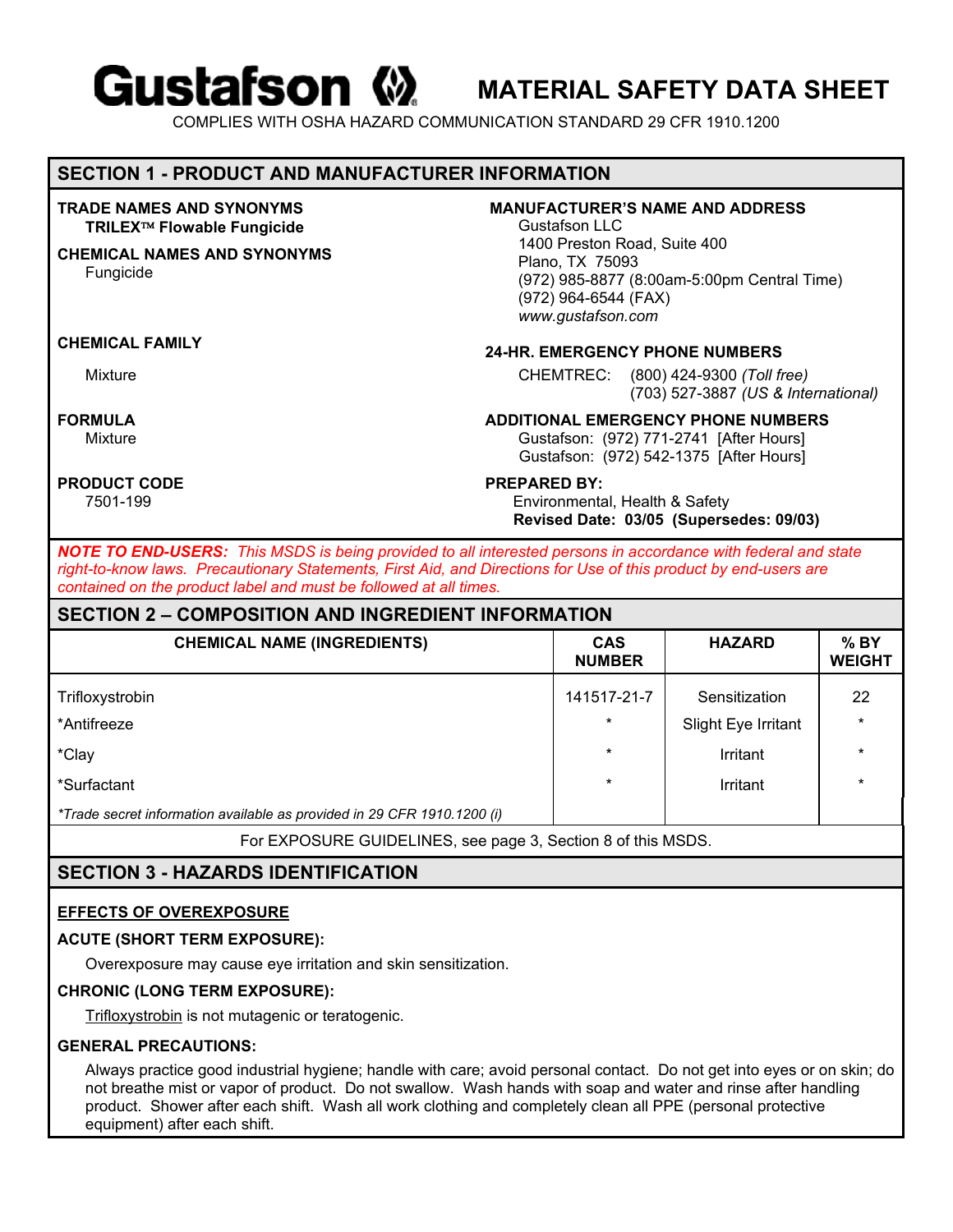|                                                                                                                                                                                                                                                                                                                                                                                                                                                                                                                                                                                                                                                                                                                                                                                                                                                                                                                    |                                | <b>SECTION 3 - HAZARDS IDENTIFICATION - Continued</b>        |                                                                                                                      |                                                                                                                                                                                                                                      |  |  |
|--------------------------------------------------------------------------------------------------------------------------------------------------------------------------------------------------------------------------------------------------------------------------------------------------------------------------------------------------------------------------------------------------------------------------------------------------------------------------------------------------------------------------------------------------------------------------------------------------------------------------------------------------------------------------------------------------------------------------------------------------------------------------------------------------------------------------------------------------------------------------------------------------------------------|--------------------------------|--------------------------------------------------------------|----------------------------------------------------------------------------------------------------------------------|--------------------------------------------------------------------------------------------------------------------------------------------------------------------------------------------------------------------------------------|--|--|
| <b>MEDICAL CONDITIONS GENERALLY RECOGNIZED AS BEING AGGRAVATED BY EXPOSURE:</b><br>N/E                                                                                                                                                                                                                                                                                                                                                                                                                                                                                                                                                                                                                                                                                                                                                                                                                             |                                |                                                              |                                                                                                                      |                                                                                                                                                                                                                                      |  |  |
| <b>PRIMARY ROUTE OF ENTRY:</b>                                                                                                                                                                                                                                                                                                                                                                                                                                                                                                                                                                                                                                                                                                                                                                                                                                                                                     |                                | $\boxtimes$ INHALATION                                       | $\boxtimes$ ingestion                                                                                                | $\boxtimes$ ABSORPTION                                                                                                                                                                                                               |  |  |
| <b>SECTION 4 - FIRST AID INFORMATION</b>                                                                                                                                                                                                                                                                                                                                                                                                                                                                                                                                                                                                                                                                                                                                                                                                                                                                           |                                |                                                              |                                                                                                                      |                                                                                                                                                                                                                                      |  |  |
|                                                                                                                                                                                                                                                                                                                                                                                                                                                                                                                                                                                                                                                                                                                                                                                                                                                                                                                    |                                |                                                              | Have the product container or label with you when calling a Poison Control Center or doctor, or going for treatment. |                                                                                                                                                                                                                                      |  |  |
| IF IN EYES:                                                                                                                                                                                                                                                                                                                                                                                                                                                                                                                                                                                                                                                                                                                                                                                                                                                                                                        | doctor for treatment advice.   |                                                              | if present, after the first 5 minutes then continue rinsing eye. Call a Poison Control Center or                     | Hold eye open and rinse slowly and gently with water for 15-20 minutes. Remove contact lenses,                                                                                                                                       |  |  |
| IF ON SKIN:                                                                                                                                                                                                                                                                                                                                                                                                                                                                                                                                                                                                                                                                                                                                                                                                                                                                                                        |                                | Call a Poison Control Center or doctor for treatment advice. |                                                                                                                      | Take off contaminated clothing. Rinse skin immediately with plenty of water for 15-20 minutes.                                                                                                                                       |  |  |
| <b>IF INHALED:</b>                                                                                                                                                                                                                                                                                                                                                                                                                                                                                                                                                                                                                                                                                                                                                                                                                                                                                                 | further treatment advice.      |                                                              | respiration, preferably mouth-to-mouth if possible. Call a Poison Control Center or doctor for                       | Move person to fresh air. If person is not breathing, call 911 or an ambulance then give artificial                                                                                                                                  |  |  |
| <b>IF SWALLOWED:</b>                                                                                                                                                                                                                                                                                                                                                                                                                                                                                                                                                                                                                                                                                                                                                                                                                                                                                               |                                |                                                              | or doctor. Do not give anything by mouth to an unconscious person.                                                   | Call a Poison Control Center or doctor immediately for treatment advice. Have person sip a glass<br>of water if able to swallow. Do not induce vomiting unless told to do so by a Poison Control Center                              |  |  |
| <b>NOTE TO PHYSICIAN: (ANTIDOTE)</b>                                                                                                                                                                                                                                                                                                                                                                                                                                                                                                                                                                                                                                                                                                                                                                                                                                                                               |                                | Treat symptomatically.                                       |                                                                                                                      |                                                                                                                                                                                                                                      |  |  |
| <b>SECTION 5 - FIRE FIGHTING MEASURES</b>                                                                                                                                                                                                                                                                                                                                                                                                                                                                                                                                                                                                                                                                                                                                                                                                                                                                          |                                |                                                              |                                                                                                                      |                                                                                                                                                                                                                                      |  |  |
| <b>FLASH POINT</b><br>$>200^\circ F$                                                                                                                                                                                                                                                                                                                                                                                                                                                                                                                                                                                                                                                                                                                                                                                                                                                                               | <b>FLAMMABLE LIMITS</b><br>N/A |                                                              | <b>LOWER EXPLOSIVE LIMIT (LEL)</b><br>N/A                                                                            | <b>UPPER EXPLOSIVE LIMIT (UEL)</b><br>N/A                                                                                                                                                                                            |  |  |
| <b>EXTINGUISHING MEDIA:</b>                                                                                                                                                                                                                                                                                                                                                                                                                                                                                                                                                                                                                                                                                                                                                                                                                                                                                        |                                |                                                              |                                                                                                                      |                                                                                                                                                                                                                                      |  |  |
| $\boxtimes$ CO <sub>2</sub><br>$\boxtimes$ FOAM                                                                                                                                                                                                                                                                                                                                                                                                                                                                                                                                                                                                                                                                                                                                                                                                                                                                    | $\boxtimes$                    | <b>DRY CHEMICAL</b>                                          | $\boxtimes$ WATER SPRAY                                                                                              | OTHER (SPECIFY):                                                                                                                                                                                                                     |  |  |
| <b>SPECIAL FIRE FIGHTING PROCEDURES:</b>                                                                                                                                                                                                                                                                                                                                                                                                                                                                                                                                                                                                                                                                                                                                                                                                                                                                           |                                |                                                              |                                                                                                                      |                                                                                                                                                                                                                                      |  |  |
|                                                                                                                                                                                                                                                                                                                                                                                                                                                                                                                                                                                                                                                                                                                                                                                                                                                                                                                    |                                | involved in pesticide fires may become contaminated.         |                                                                                                                      | Keep out of smoke. Cool exposed containers with water spray. Fight fire from upwind position. Use self-contained<br>breathing equipment. Contain run-off by diking to prevent entry into sewers or waterways. Equipment or materials |  |  |
| <b>UNUSUAL FIRE AND EXPLOSION HAZARDS:</b>                                                                                                                                                                                                                                                                                                                                                                                                                                                                                                                                                                                                                                                                                                                                                                                                                                                                         |                                |                                                              |                                                                                                                      |                                                                                                                                                                                                                                      |  |  |
| In fire situations, toxic and corrosive hydrogen cyanide, hydrogen fluoride, carbon monoxide, nitrogen oxide, and<br>oxides of sulfur may be released.                                                                                                                                                                                                                                                                                                                                                                                                                                                                                                                                                                                                                                                                                                                                                             |                                |                                                              |                                                                                                                      |                                                                                                                                                                                                                                      |  |  |
| <b>SECTION 6 - ACCIDENTAL RELEASE MEASURES</b>                                                                                                                                                                                                                                                                                                                                                                                                                                                                                                                                                                                                                                                                                                                                                                                                                                                                     |                                |                                                              |                                                                                                                      |                                                                                                                                                                                                                                      |  |  |
|                                                                                                                                                                                                                                                                                                                                                                                                                                                                                                                                                                                                                                                                                                                                                                                                                                                                                                                    |                                | STEPS TO BE TAKEN IN CASE MATERIAL IS RELEASED OR SPILLED:   |                                                                                                                      |                                                                                                                                                                                                                                      |  |  |
| Isolate area and keep unauthorized people away. Do not walk through spilled material. Avoid breathing vapors and<br>skin contact. Remove sources of ignition if combustible or flammable vapors may be present and ventilate area.<br>Wear proper protective equipment. Dike contaminated area with absorbent granules, soil, sand, etc. If large spill,<br>material should be recovered. Small spills can be absorbed with absorbent granules, spill control pads, or any<br>absorbent material. Carefully sweep up absorbed spilled material. Place in covered container for reuse or disposal.<br>Scrub contaminated area with soap and water. Use dry absorbent material such as clay granules to absorb and<br>collect wash solution for proper disposal. Contaminated soil may have to be removed and disposed. Do not allow<br>material to enter streams, sewers, or other waterways or contact vegetation. |                                |                                                              |                                                                                                                      |                                                                                                                                                                                                                                      |  |  |
| REPORTABLE QUANTITY (RQ) UNDER CERCLA:<br>N/A                                                                                                                                                                                                                                                                                                                                                                                                                                                                                                                                                                                                                                                                                                                                                                                                                                                                      |                                |                                                              |                                                                                                                      |                                                                                                                                                                                                                                      |  |  |

| <b>Gustafson W</b><br>TRILEX™ Flowable Fungicide | Revised 03/05<br>Supersedes 09/03 | Page 2 of 6 |
|--------------------------------------------------|-----------------------------------|-------------|
|--------------------------------------------------|-----------------------------------|-------------|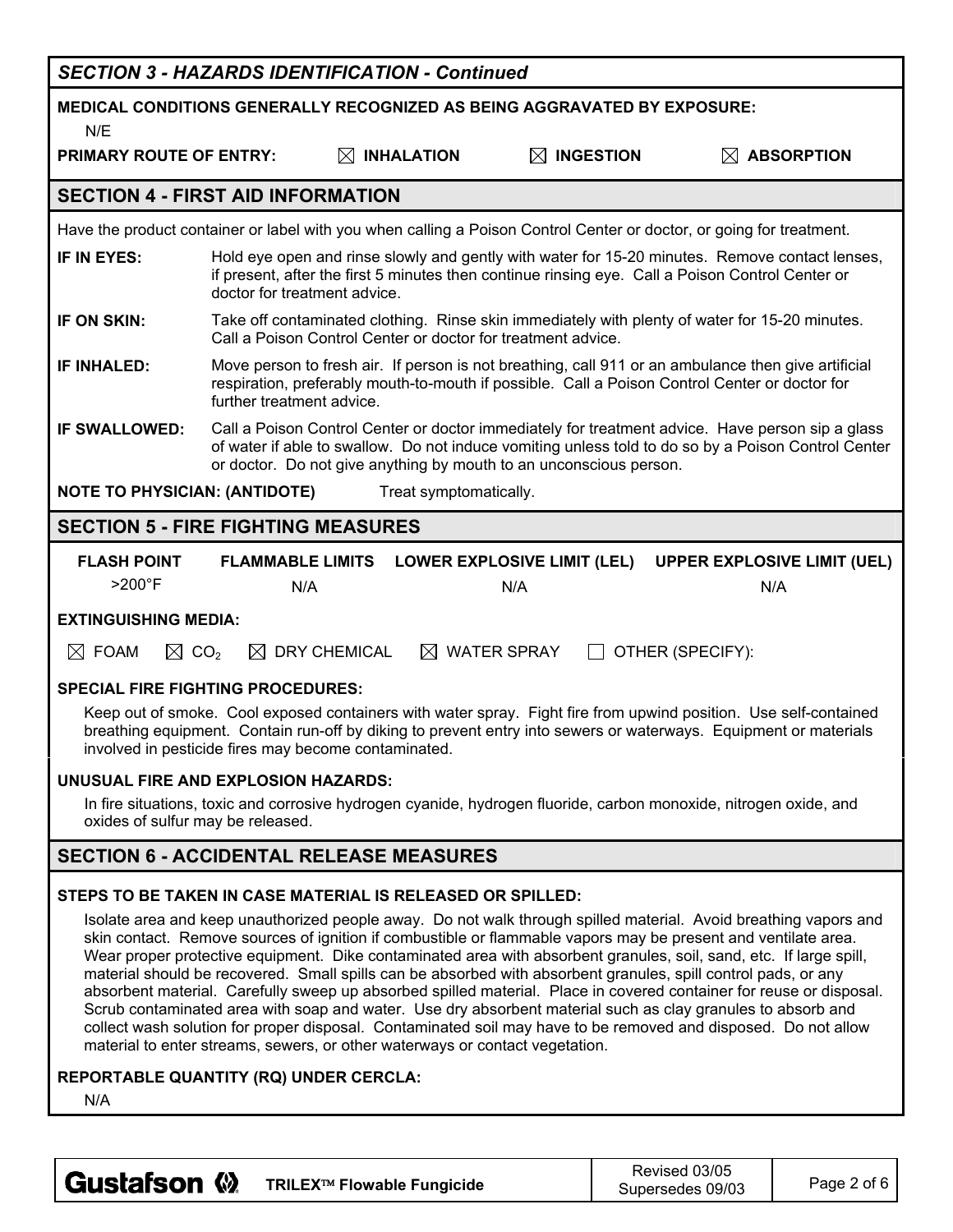| <b>SECTION 7 - STORAGE AND HANDLING INFORMATION</b>                                                                                                                                                                                                                                                                                                                                                      |                                                                                                                                                                                                                                               |                                                 |                                             |  |  |  |
|----------------------------------------------------------------------------------------------------------------------------------------------------------------------------------------------------------------------------------------------------------------------------------------------------------------------------------------------------------------------------------------------------------|-----------------------------------------------------------------------------------------------------------------------------------------------------------------------------------------------------------------------------------------------|-------------------------------------------------|---------------------------------------------|--|--|--|
| <b>STORAGE TEMPERATURES:</b>                                                                                                                                                                                                                                                                                                                                                                             |                                                                                                                                                                                                                                               |                                                 |                                             |  |  |  |
| MAX<br>N/E<br><b>MIN</b><br>N/E                                                                                                                                                                                                                                                                                                                                                                          | $\boxtimes$ INDOOR<br><b>OUTDOOR</b><br><b>REFRIGERATED</b>                                                                                                                                                                                   |                                                 |                                             |  |  |  |
| <b>PRECAUTIONS TO BE TAKEN IN HANDLING AND STORAGE:</b>                                                                                                                                                                                                                                                                                                                                                  |                                                                                                                                                                                                                                               |                                                 |                                             |  |  |  |
| Store in area designated specifically for pesticides. Do not store near any material intended for use or consumption<br>by humans or animals. Store in a cool, dry area. Do not store in direct sunlight. Protect from freezing temperatures.<br>Do not contaminate water, food, or feed by storage, disposal, or by cleaning of equipment. Do not reuse empty<br>container. Open dumping is prohibited. |                                                                                                                                                                                                                                               |                                                 |                                             |  |  |  |
| <b>OTHER PRECAUTIONS</b>                                                                                                                                                                                                                                                                                                                                                                                 |                                                                                                                                                                                                                                               |                                                 |                                             |  |  |  |
| Harmful if swallowed, absorbed through skin, or inhaled. Avoid breathing vapor or spray mist. Wash thoroughly with<br>soap and water after handling. Remove contaminated clothing and wash before reuse.                                                                                                                                                                                                 |                                                                                                                                                                                                                                               |                                                 |                                             |  |  |  |
| <b>SECTION 8 - EXPOSURE CONTROLS AND PERSONAL PROTECTION</b>                                                                                                                                                                                                                                                                                                                                             |                                                                                                                                                                                                                                               |                                                 |                                             |  |  |  |
| Control exposure levels through the use of general and local exhaust ventilation<br><b>ENGINEERING CONTROLS:</b><br>where needed.                                                                                                                                                                                                                                                                        |                                                                                                                                                                                                                                               |                                                 |                                             |  |  |  |
| PERSONAL PROTECTIVE EQUIPMENT (PPE)                                                                                                                                                                                                                                                                                                                                                                      |                                                                                                                                                                                                                                               |                                                 |                                             |  |  |  |
| Splash-proof goggles should be used to prevent liquid splashes from getting into the<br><b>EYE/FACE PROTECTION:</b><br>eyes.                                                                                                                                                                                                                                                                             |                                                                                                                                                                                                                                               |                                                 |                                             |  |  |  |
| Wear long sleeved-shirt and trousers to prevent skin contact. The use of chemical-<br><b>HAND/SKIN PROTECTION:</b><br>resistant gloves to prevent skin contact is recommended as good practice.                                                                                                                                                                                                          |                                                                                                                                                                                                                                               |                                                 |                                             |  |  |  |
| <b>RESPIRATORY PROTECTION:</b>                                                                                                                                                                                                                                                                                                                                                                           | Under normal handling conditions, no respiratory protection is needed; however,<br>when potential exposure to this product is excessive, wear a dust/mist filtering<br>respirator or a NIOSH approved respirator with any R, P, or HE filter. |                                                 |                                             |  |  |  |
| <b>WORK PRACTICES:</b>                                                                                                                                                                                                                                                                                                                                                                                   | Clean water should be available for washing in case of eye or skin contamination.<br>Educate and train employees in safe use of the product. Follow all label instructions.<br>Launder clothing after use. Wash thoroughly after handling.    |                                                 |                                             |  |  |  |
| <b>NOTE TO END-USERS:</b> The employee protection recommendations on this MSDS may differ from those on the product<br>label. For normal use of this product, always refer to the personal protective equipment requirements on the product<br>label.                                                                                                                                                    |                                                                                                                                                                                                                                               |                                                 |                                             |  |  |  |
| <b>EXPOSURE GUIDELINES</b>                                                                                                                                                                                                                                                                                                                                                                               |                                                                                                                                                                                                                                               |                                                 |                                             |  |  |  |
| <b>CHEMICAL NAME</b>                                                                                                                                                                                                                                                                                                                                                                                     | <b>CAS NUMBER</b>                                                                                                                                                                                                                             | <b>OSHA Permissible Exposure</b><br>Limit (PEL) | <b>ACGIH Threshold Limit</b><br>Value (TLV) |  |  |  |
| Trifloxystrobin                                                                                                                                                                                                                                                                                                                                                                                          | 141517-21-7<br>N/E<br>N/E                                                                                                                                                                                                                     |                                                 |                                             |  |  |  |
| *Antifreeze                                                                                                                                                                                                                                                                                                                                                                                              | 10 mg/ $m3$<br>10 mg/m $3$<br>$\star$                                                                                                                                                                                                         |                                                 |                                             |  |  |  |
| *Clay                                                                                                                                                                                                                                                                                                                                                                                                    | $\star$                                                                                                                                                                                                                                       | 5 mg/m <sup>3</sup> (resp. dust)                | 5 mg/m <sup>3</sup> (resp. dust)            |  |  |  |
| *Surfactant                                                                                                                                                                                                                                                                                                                                                                                              | $\star$                                                                                                                                                                                                                                       | N/E                                             | N/E                                         |  |  |  |
| *Trade secret information available as provided in 29 CFR 1910.1200 (i)                                                                                                                                                                                                                                                                                                                                  |                                                                                                                                                                                                                                               |                                                 |                                             |  |  |  |

VALUES ARE 8-HR. TIME-WEIGHTED-AVERAGES UNLESS OTHERWISE SPECIFIED

| <b>Gustafson 巛</b><br>TRILEX™ Flowable Fungicide | Supersedes 09/03 | Page 3 of 6 |
|--------------------------------------------------|------------------|-------------|
|--------------------------------------------------|------------------|-------------|

┱

٦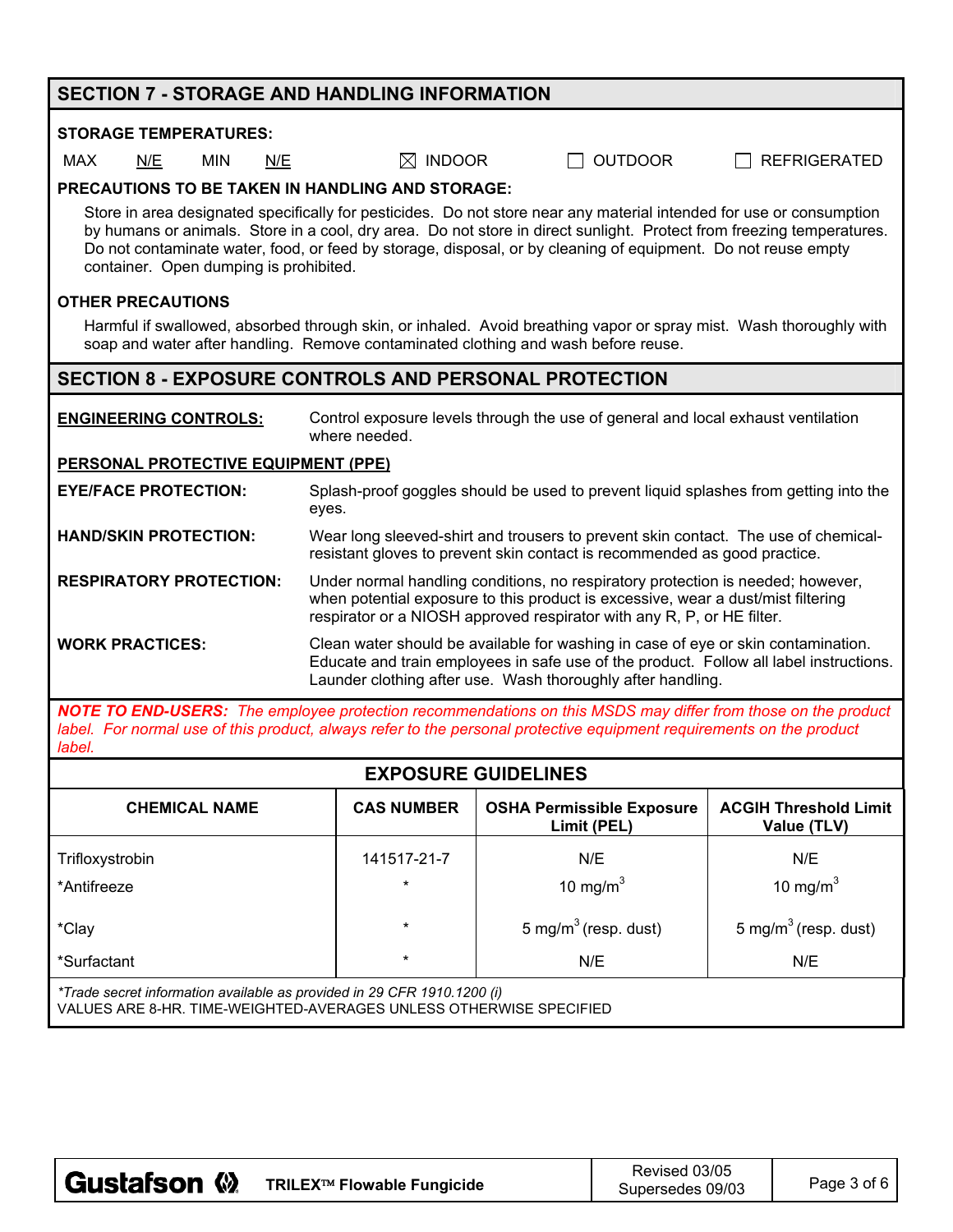| <b>SECTION 9 - PHYSICAL AND CHEMICAL PROPERTIES</b>                                                                                                                                                                                                                     |                                                                                                                                                                                                                                                                                                                              |                            |                                                       |                                                          |                |                                                             |
|-------------------------------------------------------------------------------------------------------------------------------------------------------------------------------------------------------------------------------------------------------------------------|------------------------------------------------------------------------------------------------------------------------------------------------------------------------------------------------------------------------------------------------------------------------------------------------------------------------------|----------------------------|-------------------------------------------------------|----------------------------------------------------------|----------------|-------------------------------------------------------------|
| <b>APPEARANCE:</b>                                                                                                                                                                                                                                                      | Liquid                                                                                                                                                                                                                                                                                                                       |                            | pH (AS IS):                                           |                                                          | $6.5 - 8.0$    |                                                             |
| <b>BOILING POINT (°F):</b>                                                                                                                                                                                                                                              | N/E                                                                                                                                                                                                                                                                                                                          |                            | <b>SOLUBILITY (WATER):</b>                            |                                                          | N/E            |                                                             |
| <b>BULK DENSITY:</b>                                                                                                                                                                                                                                                    | 9.1 lbs./gal.                                                                                                                                                                                                                                                                                                                |                            | <b>SPECIFIC GRAVITY:</b>                              |                                                          | 1.09           |                                                             |
| <b>COLOR:</b>                                                                                                                                                                                                                                                           | White to off white                                                                                                                                                                                                                                                                                                           |                            | <b>VAPOR DENSITY (Air = 1):</b>                       |                                                          | N/E            |                                                             |
| EVAP. RATE (BuAc=01):                                                                                                                                                                                                                                                   | N/E                                                                                                                                                                                                                                                                                                                          |                            | <b>VAPOR PRESSURE (mmHg):</b>                         |                                                          | N/E            |                                                             |
| <b>FREEZING POINT (°F):</b>                                                                                                                                                                                                                                             | N/E                                                                                                                                                                                                                                                                                                                          |                            | <b>VISCOSITY:</b>                                     |                                                          | 450-750        |                                                             |
| <b>ODOR:</b>                                                                                                                                                                                                                                                            | Mild                                                                                                                                                                                                                                                                                                                         |                            | % VOLATILE BY WEIGHT:                                 |                                                          | N/E            |                                                             |
| <b>SECTION 10 - STABILITY AND REACTIVITY INFORMATION</b>                                                                                                                                                                                                                |                                                                                                                                                                                                                                                                                                                              |                            |                                                       |                                                          |                |                                                             |
| <b>CONDITIONS TO AVOID:</b>                                                                                                                                                                                                                                             |                                                                                                                                                                                                                                                                                                                              | N/E                        |                                                       |                                                          |                |                                                             |
| <b>INCOMPATIBILITY (MATERIALS TO AVOID):</b>                                                                                                                                                                                                                            |                                                                                                                                                                                                                                                                                                                              | N/E                        |                                                       |                                                          |                |                                                             |
| <b>HAZARDOUS DECOMPOSITION PRODUCTS:</b>                                                                                                                                                                                                                                |                                                                                                                                                                                                                                                                                                                              |                            | nitrogen oxide.                                       | Hydrogen cyanide, hydrogen fluoride, carbon monoxide and |                |                                                             |
| <b>STABILITY:</b>                                                                                                                                                                                                                                                       |                                                                                                                                                                                                                                                                                                                              | <b>STABLE</b><br>IХI       | <b>UNSTABLE</b>                                       |                                                          |                |                                                             |
| <b>HAZARDOUS POLYMERIZATION:</b>                                                                                                                                                                                                                                        |                                                                                                                                                                                                                                                                                                                              | WILL OCCUR                 | $\boxtimes$ WILL NOT OCCUR                            |                                                          |                |                                                             |
| <b>SECTION 11 - TOXICITY INFORMATION</b>                                                                                                                                                                                                                                |                                                                                                                                                                                                                                                                                                                              |                            |                                                       |                                                          |                |                                                             |
|                                                                                                                                                                                                                                                                         |                                                                                                                                                                                                                                                                                                                              |                            |                                                       |                                                          |                |                                                             |
| ORAL LD <sub>50</sub><br>Rat >5,000 mg/kg                                                                                                                                                                                                                               |                                                                                                                                                                                                                                                                                                                              |                            | <b>DERMAL LD<sub>50</sub></b><br>Rabbit > 5,000 mg/kg |                                                          | (no deaths)    | <b>INHALATION LC<sub>50</sub></b><br>Rat > 2.52 mg/L/4 Hrs. |
| <b>EFFECTS TO EYES:</b>                                                                                                                                                                                                                                                 |                                                                                                                                                                                                                                                                                                                              |                            |                                                       |                                                          |                |                                                             |
| Minimally irritating.                                                                                                                                                                                                                                                   |                                                                                                                                                                                                                                                                                                                              |                            |                                                       |                                                          |                |                                                             |
| <b>EFFECTS TO SKIN:</b>                                                                                                                                                                                                                                                 |                                                                                                                                                                                                                                                                                                                              |                            |                                                       |                                                          |                |                                                             |
| Slightly irritating. Product is not skin sensitizer by the Buehler method.                                                                                                                                                                                              |                                                                                                                                                                                                                                                                                                                              |                            |                                                       |                                                          |                |                                                             |
| <b>CARCINOGENICITY REFERENCE SOURCES:</b>                                                                                                                                                                                                                               |                                                                                                                                                                                                                                                                                                                              |                            |                                                       |                                                          |                |                                                             |
| Yes<br><b>I.A.R.C.</b>                                                                                                                                                                                                                                                  |                                                                                                                                                                                                                                                                                                                              | <b>N.T.P.</b>              | Yes                                                   | <u>O.S.H.A.</u>                                          | Yes            |                                                             |
| $\boxtimes$<br>No                                                                                                                                                                                                                                                       |                                                                                                                                                                                                                                                                                                                              | ⊠                          | No                                                    |                                                          | $\boxtimes$ No |                                                             |
| <b>SECTION 12 - ECOLOGICAL INFORMATION</b>                                                                                                                                                                                                                              |                                                                                                                                                                                                                                                                                                                              |                            |                                                       |                                                          |                |                                                             |
|                                                                                                                                                                                                                                                                         | This product is very toxic to aquatic organisms. For terrestrial uses, do not apply directly to water, or to areas where<br>surface water is present, or to intertidal areas below the mean high water mark. Do not contaminate water when<br>disposing of equipment washwaters. Cover or incorporate spilled treated seeds. |                            |                                                       |                                                          |                |                                                             |
| <b>SECTION 13 - DISPOSAL CONSIDERATIONS</b>                                                                                                                                                                                                                             |                                                                                                                                                                                                                                                                                                                              |                            |                                                       |                                                          |                |                                                             |
| <b>RCRA – FEDERAL HAZARDOUS WASTE INFORMATION:</b>                                                                                                                                                                                                                      |                                                                                                                                                                                                                                                                                                                              |                            | $N/A^*$                                               |                                                          |                |                                                             |
|                                                                                                                                                                                                                                                                         |                                                                                                                                                                                                                                                                                                                              |                            |                                                       |                                                          |                |                                                             |
| *See 40 CFR Part 261 and contact your local regulatory agency for additional information & requirements.<br><b>PESTICIDE DISPOSAL:</b>                                                                                                                                  |                                                                                                                                                                                                                                                                                                                              |                            |                                                       |                                                          |                |                                                             |
| Follow container label instructions for disposal of wastes generated during use in compliance with the product label.<br>In other situations, bury in an EPA approved landfill or burn in an incinerator approved for pesticide destruction. Do<br>not reuse container. |                                                                                                                                                                                                                                                                                                                              |                            |                                                       |                                                          |                |                                                             |
| <b>CONTAINER DISPOSAL:</b>                                                                                                                                                                                                                                              |                                                                                                                                                                                                                                                                                                                              |                            |                                                       |                                                          |                |                                                             |
| Triple rinse and recycle.                                                                                                                                                                                                                                               |                                                                                                                                                                                                                                                                                                                              |                            |                                                       |                                                          |                |                                                             |
|                                                                                                                                                                                                                                                                         |                                                                                                                                                                                                                                                                                                                              |                            |                                                       |                                                          |                |                                                             |
| Gustafson <sup>(2)</sup>                                                                                                                                                                                                                                                |                                                                                                                                                                                                                                                                                                                              | TRILEX™ Flowable Fungicide |                                                       | Revised 03/05<br>Supersedes 09/03                        |                | Page 4 of 6                                                 |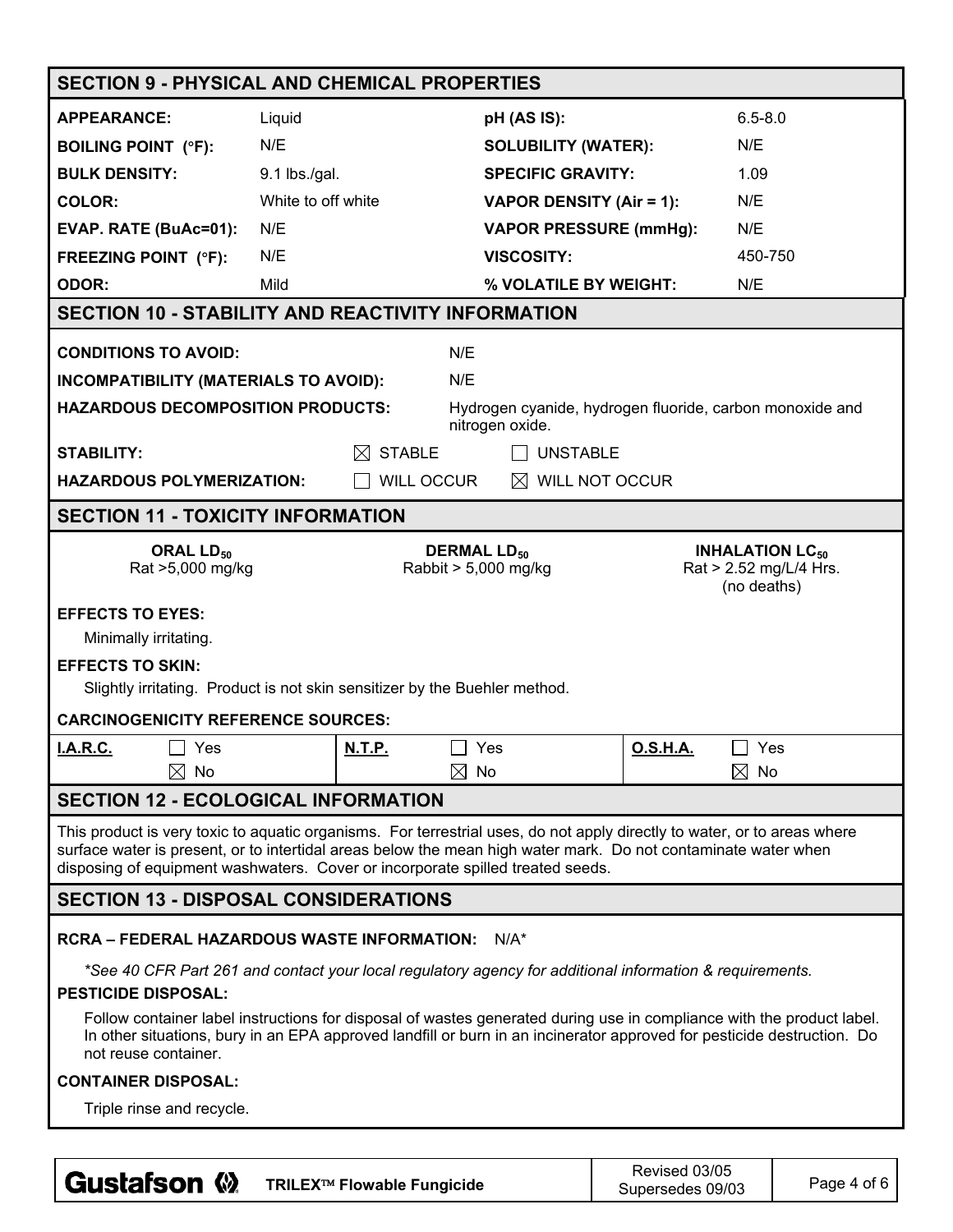|                                                                                                                                                                                                                                                                                                                                                                                                                                                                                                                                                                                        | <b>SECTION 14 - TRANSPORT INFORMATION</b> |                                                             |                  |                   |                                   |                 |                                                                                 |                      |                 |                  |
|----------------------------------------------------------------------------------------------------------------------------------------------------------------------------------------------------------------------------------------------------------------------------------------------------------------------------------------------------------------------------------------------------------------------------------------------------------------------------------------------------------------------------------------------------------------------------------------|-------------------------------------------|-------------------------------------------------------------|------------------|-------------------|-----------------------------------|-----------------|---------------------------------------------------------------------------------|----------------------|-----------------|------------------|
| <b>REGULATED BY:</b>                                                                                                                                                                                                                                                                                                                                                                                                                                                                                                                                                                   |                                           | $\boxtimes$ Domestic Road/Rail (DOT) [see below]            |                  |                   |                                   |                 |                                                                                 |                      |                 |                  |
|                                                                                                                                                                                                                                                                                                                                                                                                                                                                                                                                                                                        | $\boxtimes$ Export Water (IMO)            |                                                             |                  |                   |                                   |                 |                                                                                 |                      |                 |                  |
|                                                                                                                                                                                                                                                                                                                                                                                                                                                                                                                                                                                        | Air (ICAO/IATA)                           |                                                             |                  |                   |                                   |                 |                                                                                 |                      |                 |                  |
|                                                                                                                                                                                                                                                                                                                                                                                                                                                                                                                                                                                        |                                           |                                                             |                  |                   |                                   |                 | Not regulated as a hazardous material by any mode of transportation.            |                      |                 |                  |
| <b>DOMESTIC ROAD/RAIL (DOT)</b>                                                                                                                                                                                                                                                                                                                                                                                                                                                                                                                                                        |                                           |                                                             |                  |                   |                                   |                 |                                                                                 |                      |                 |                  |
| Package Size:                                                                                                                                                                                                                                                                                                                                                                                                                                                                                                                                                                          |                                           |                                                             |                  |                   |                                   |                 | Not regulated. [If shipped non-bulk, domestically, by road or rail.*]           |                      |                 |                  |
| <b>Proper Shipping Name:</b>                                                                                                                                                                                                                                                                                                                                                                                                                                                                                                                                                           |                                           | N/A (see above).                                            |                  |                   |                                   |                 |                                                                                 |                      |                 |                  |
| <b>ERG Number:</b>                                                                                                                                                                                                                                                                                                                                                                                                                                                                                                                                                                     | 171                                       |                                                             |                  |                   |                                   |                 |                                                                                 |                      |                 |                  |
| <b>Marine Pollutant?</b>                                                                                                                                                                                                                                                                                                                                                                                                                                                                                                                                                               | $\boxtimes$ Yes                           | No                                                          |                  |                   |                                   |                 | Chemical (s): *Contact Gustafson EHS for more information.                      |                      |                 |                  |
| <b>EXPORT WATER (IMO)</b>                                                                                                                                                                                                                                                                                                                                                                                                                                                                                                                                                              |                                           |                                                             |                  |                   |                                   |                 | Contact Gustafson LLC Environmental Health & Safety for additional information. |                      |                 |                  |
| <b>AIR (ICAO/IATA)</b>                                                                                                                                                                                                                                                                                                                                                                                                                                                                                                                                                                 |                                           |                                                             |                  |                   |                                   |                 | Contact Gustafson LLC Environmental Health & Safety for additional information. |                      |                 |                  |
| <b>FREIGHT TARIFF DESCRIPTION</b>                                                                                                                                                                                                                                                                                                                                                                                                                                                                                                                                                      |                                           |                                                             |                  |                   |                                   |                 |                                                                                 |                      |                 |                  |
| <b>Rate As:</b>                                                                                                                                                                                                                                                                                                                                                                                                                                                                                                                                                                        |                                           | Insecticide or Fungicide, N.O.I., Liquid, Other Than Poison |                  |                   |                                   |                 |                                                                                 |                      |                 |                  |
| <b>SECTION 15 - REGULATORY INFORMATION</b>                                                                                                                                                                                                                                                                                                                                                                                                                                                                                                                                             |                                           |                                                             |                  |                   |                                   |                 |                                                                                 |                      |                 |                  |
| <b>SARA HAZARD CATEGORY</b> This product has been reviewed according to the EPA Hazard Categories promulgated<br>under Section 311 and 312 of the Superfund Amendments and Reauthorization Act Of 1986 (Sara Title III) and is<br>considered, under applicable definitions, to meet the following categories:<br><b>CERCLA/SARA:</b><br>Immediate (acute), delayed (chronic)<br>TPQ:<br>N/A<br><b>RQ: N/A</b><br><b>SARA 313 INFORMATION</b> This product contains the following substances subject to the reprint requirements of SARA<br>Title III, Section 313 and 40 CFR Part 372: |                                           |                                                             |                  |                   |                                   |                 |                                                                                 |                      |                 |                  |
| <b>CHEMICAL NAME</b>                                                                                                                                                                                                                                                                                                                                                                                                                                                                                                                                                                   |                                           |                                                             |                  | <b>CAS NUMBER</b> |                                   |                 |                                                                                 | <b>CONCENTRATION</b> |                 |                  |
| N/A                                                                                                                                                                                                                                                                                                                                                                                                                                                                                                                                                                                    |                                           |                                                             |                  | N/A               |                                   |                 |                                                                                 | N/A                  |                 |                  |
|                                                                                                                                                                                                                                                                                                                                                                                                                                                                                                                                                                                        |                                           |                                                             |                  |                   | <b>STATES RIGHT-TO-KNOW LISTS</b> |                 |                                                                                 |                      |                 |                  |
|                                                                                                                                                                                                                                                                                                                                                                                                                                                                                                                                                                                        | CA                                        | <b>DE</b>                                                   | <b>FL</b>        | MА                | ΜI                                | ΜN              | <b>NJ</b>                                                                       | <b>NY</b>            | PA              | <b>WA</b>        |
| <b>CHEMICAL &amp; CAS#</b>                                                                                                                                                                                                                                                                                                                                                                                                                                                                                                                                                             | (Prop.<br>65)                             | (Air Qual.<br>Mgmt.                                         | (Toxic<br>Subs.) | (Haz.<br>Subs.)   | (Critical<br><b>Materials)</b>    | (Haz.<br>Subs.) | (RTK Haz.<br>Subs.)                                                             | (Haz.<br>Subs.)      | (Haz.<br>Subs.) | (PEL<br>for Air) |
| *Antifreeze                                                                                                                                                                                                                                                                                                                                                                                                                                                                                                                                                                            |                                           |                                                             |                  |                   |                                   | X               |                                                                                 |                      | X               |                  |
| THIS PRODUCT CONTAINS THE FOLLOWING INGREDIENTS ON THE CLEAN AIR ACT (CAA) LIST OF<br>HAZARDOUS AIR POLLUTANTS (HAP's):<br>N/A                                                                                                                                                                                                                                                                                                                                                                                                                                                         |                                           |                                                             |                  |                   |                                   |                 |                                                                                 |                      |                 |                  |
| THIS PRODUCT CONTAINS THE FOLLOWING INGREDIENTS ON RCRA P OR U LISTS OF FEDERAL<br>HAZARDOUS WASTE: N/A*                                                                                                                                                                                                                                                                                                                                                                                                                                                                               |                                           |                                                             |                  |                   |                                   |                 |                                                                                 |                      |                 |                  |
| *See 40 CFR Part 261 and contact your local regulatory agency for additional information and requirements.                                                                                                                                                                                                                                                                                                                                                                                                                                                                             |                                           |                                                             |                  |                   |                                   |                 |                                                                                 |                      |                 |                  |
|                                                                                                                                                                                                                                                                                                                                                                                                                                                                                                                                                                                        |                                           |                                                             |                  |                   |                                   |                 |                                                                                 |                      |                 |                  |

| ⊦Gustafson <b>W</b> | TRILEX™ Flowable Fungicide | Revised 03/05<br>Supersedes 09/03 | Page 5 of 6 |
|---------------------|----------------------------|-----------------------------------|-------------|
|                     |                            |                                   |             |